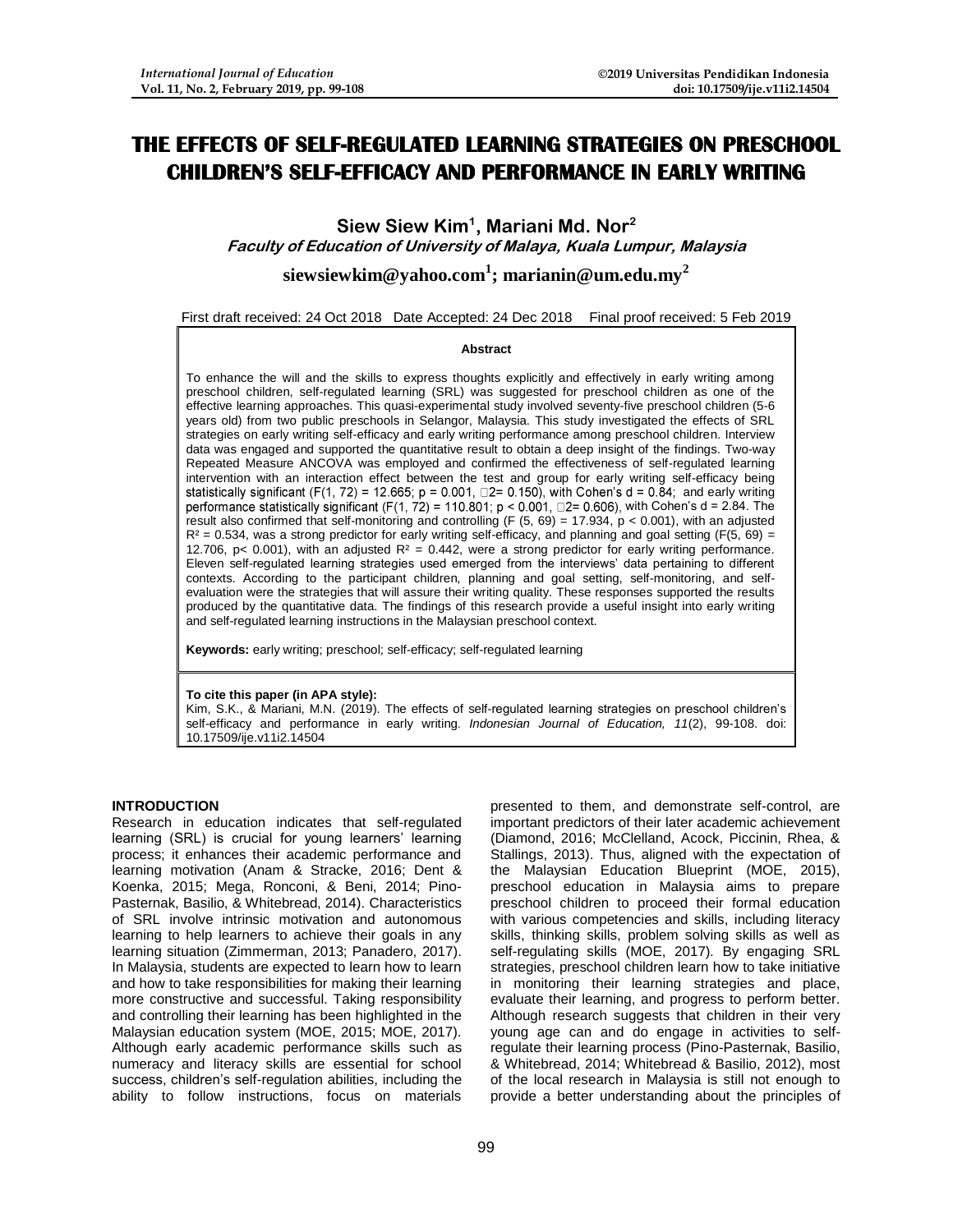self-regulation generalised across contexts like age group, subjects, and there is scarcity of evidence documenting the use of SRL strategies among younger children, aged from five to six years old in Malaysia (Ng & Yeo, 2014).

In Malaysia, early writing is part of literacy and language development. According to Malaysia's national preschool school curriculum, early writing emphasises not only mechanical or orthography skills; it also emphasises how preschool children learn how to express their message, how to form or make marks on the page, and how to represent sounds within this message (MOE, 2017). Therefore, self-efficacy and SRL strategies are considered key processes that will influence children's early writing process and<br>performance (Bulut, 2017; Hutchinson, 2013). performance (Bulut, 2017; Hutchinson, 2013). Unfortunately, preschool writing instruction including in Malaysia, is more focused on procedural knowledge than discursive processes (Bingham, Quinn, & Gerde, 2017; Hall, Simpson, Gerde, Bingham, & Pendergast, 2015; Hall, Simpson, Guo, & Wang, 2015; Ng & Yeo, 2014; Puranik, Al Otaiba, Sidler, & Greulich, 2014; Samah, Majzub, & Mahamod, 2015). Teachers place a great emphasis on teaching handwriting skills in class and they do not have a specific approach in teaching writing; instead, they often use copying and drilling as the main strategies in teaching writing. If children learnt and excelled in copying words and handwriting, but not sharing ideas in writing, it can cause an imbalance development of literacy for children. In addition, Ng & Yeo (2014) found that preschool teachers in Malaysia place very little focus on developing interest and selfefficacy in early writing. Lacking motivation in literacy will develop lower self-concept and efficacy beliefs in literacy (Anam & Stracke, 2016; Bulut, 2017). These imply that teaching writing for young children in Malaysia remained unclear. In echoing the above challenges, SRL which emphasises autonomy and own control is recommended to be integrated in early writing instruction.

Writing is a complex, demanding process for both novice and expert writers. Educational research identified key processes of SRL, including goal setting, self-efficacy, metacognitive monitoring, effort and resource management, which contributed to positive outcomes in academic achievement including writing (White & DiBenedetto, 2015; Zimmerman & Risemberg, 1997). For example, young children can use SRL strategies to help them in planning ideas, constructing phrases or sentences and revising ideas (Hayes & Olinghouse, 2015).

Employing SRL in early writing does not only support the writing skills, it also enhances motivational processes and supports long-term writing attitude. According to Bandura's social cognitive theory (Bandura, 2012), self-efficacy is defined as one's belief about one's capabilities to complete a specific task. The beliefs that individuals hold about their abilities influence the amount of effort put into a task, willingness to complete activities, and the ability to persist when facing difficulties. Through SRL, children learn how to plan,

seek information and social help, and monitor their writing process; these skills enhance their self-efficacy towards writing. When children positively perceive their writing abilities, they put more effort into their learning processes. Better performance resulting from greater effort will enhance children's self-efficacy. This reciprocal process is important in learning as it influences people's decisions, determining how far they are willing to go, and how hard they are willing or able to push themselves to optimise the chances of positive outcomes (Bandura, 2012).

## **METHOD**

The current study employed a quasi-experimental design to examine the effectiveness of SRL strategies in improving 5-6 year-old children's self-efficacy and performance in early writing. The strong predictor of SRL strategies on early writing self-efficacy and performance were determined in this study. Participants for experimental and control groups were randomly assigned. The experimental group was instructed in early writing by integrating SRL intervention, which lasted approximately four months. A control group was instructed using the traditional approach.

## **Participants**

The study sample consisted of seventy-five preschool children, enrolled in two public preschools of Selangor. There were 37 samples in the experimental group and 38 in the control group, respectively. All demographic variables were analysed and compared between experimental and control groups using independent *t*test and chi square test. Results indicated that data was normally distributed and homogenous. Both groups had similar characteristics in terms of gender, schooling experiences, and language used at home. In addition, prior to data analysis, all scales and subscales in early writing performance and use of self-regulated strategies were tested between the two schools to identify the homogeneity of both schools. Results indicated that both schools were significantly different in all variables, with *p*<0.05. Therefore, the factor of school was removed from the all the results performed in this study to reduce bias. Repeated Measure Analysis of Covariance was suggested for the analysis where the factor of "school" is considered a covariate through the study.

## **Instruments**

In this study, the Self-Regulation Strategies for Early Writing-Observation Form (SRSEWOF) and the Self-Efficacy Scale of Early Writing (SESEW) were used as the data collection tools. SRSEWOF was adapted from the instrument developed by Demirtas (2013) and closely tied to early writing for preschool children. It was reorganised on the basis of the theories propounded by Zimmerman & Schunk (2012), with the conceptual framework of the current study and important literature review of SRL and early writing (Metallidaou, 2010; Panadero, 2017; Teng & Zhang, 2016; Whitebread, et al., 2009). A pool of approximately twenty-six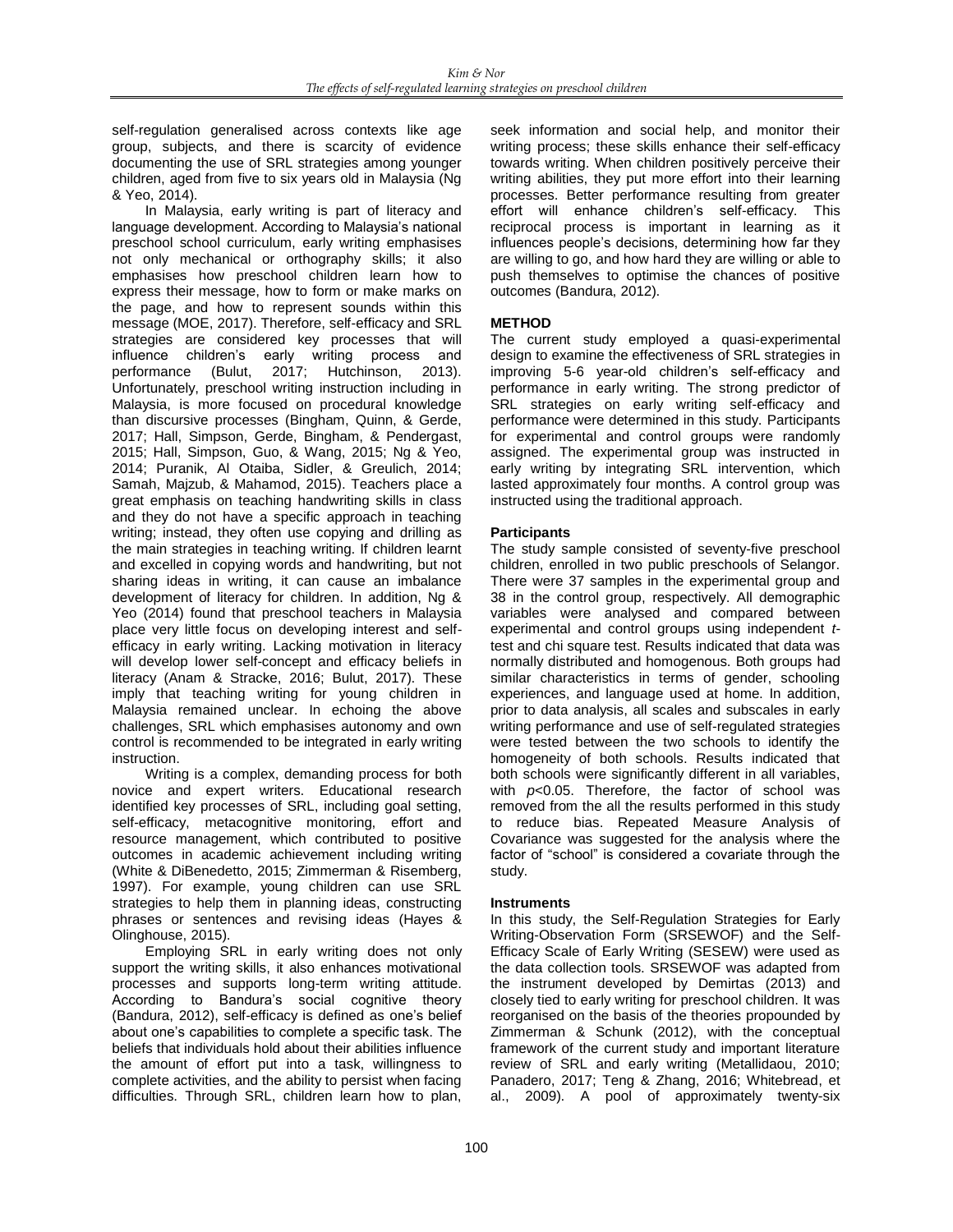statements across five dimensions representing various SRL strategies in early writing was finalised for this current study. Face and content validation of this instrument was done by related areas' experts and practitioners. The overall Cronbach's Reliability Co-Efficiency was found at 0.966. An instrument for early writing self-efficacy (SESEW) was developed. There were two constructs and eight items total in the instrument. This instrument was developed based on the ideas from Kim, & Lorsbach's study (2005), where children's self-efficacy was assessed from the perspectives of teachers through observable behaviours statements. The internal consistency and reliability of SESEW was tested and was found at coefficient alpha=0.848.

To assess the early writing performance of preschool children, Early Writing Performance Scale (EWPS), was developed based on three aspects: (i) content, (ii) children's mechanical writing skills, and (iii) overall writing quality. This scale was developed according to the Learning Standards and Performance

Standards in the Malaysian National Preschool Standard-Based Curriculum and Assessment Document (MOE, 2017). This developed scale was validated by three experts in curriculum development and early literacy in early childhood education in Malaysia. Changes were made according to their comments and feedback.

## **SRL Intervention Programme**

The transfer of SRL strategies to preschool children was adapted to the specific requirements of five- to six-yearold children's learning abilities. All the SRL strategies in the intervention were arranged into ten units and closely tied to the early writing process. During the intervention, children were provided with sufficient opportunities and a platform to exercise the strategies in every intervention session. Detailed lesson plans and supporting materials were used to train the children to use SRL strategies in early writing. The structure and content of the intervention for the children are shown in Table 1.

| Unit               | <b>SRL Content</b>                  | <b>Training Goals</b>                                                                    |
|--------------------|-------------------------------------|------------------------------------------------------------------------------------------|
| Introduction       | Knowledge and importance of SRL     | Be aware of and understand SRL strategies                                                |
| Goal setting       | Goal Setting                        | Understand the importance of realistic goal-setting<br>Learn how to set individual goals |
| Plan my writing    | Planning (I)                        | Use drawing to generate ideas                                                            |
| Plan my writing    | Planning (II)                       | Pick up the ideas from drawing<br>Put ideas into text                                    |
| Elaborate my ideas | Planning (III)                      | Use Bubble Map to generate ideas                                                         |
| I can write        | Self-monitoring and controlling     | Be aware of the importance of self-monitoring<br>Follow the created Early Writing Rules  |
| Work place         | Environmental controlling           | Choose and restructure own working place                                                 |
| I need help        | Seeking social help and information | Be aware of social help: peer/ teacher/ adult<br>Know how to use resources               |
| I can do it        | Managing Attention and effort       | Control of distraction (negative thought, noise,<br>temptation)                          |
| Checked!           | Self-reflection                     | Encourage reflectivity<br>Use self-checklist                                             |

**Table 1. Overview of the Self-Regulated Learning Intervention** 

## **RESULTS AND DISCUSSION**

Results related to the level of early writing self-efficacy, early writing performance and the use of SRL strategies before and after intervention; and the effectiveness of SRL intervention are highlighted as below:

#### **The level of early writing performance among preschool children before and after intervention**

Early writing self-efficacy in this study refers to two main constructs, confidence and persistence in approaching tasks and beliefs. There were eight items in the instrument and the four point Likert Scale of SESEW ranged from: 1- not like the child, 2- not too much like the child, 3- somewhat like the child, 4- like the child. The level of early writing self-efficacy was categorised into low, moderate, and elevated levels based on results of total scores of the instrument.

Table 2 shows that early writing self-efficacy for both groups were at a moderate level before intervention. Generally, they had positive beliefs towards writing tasks. However, when they were faced with a new and challenging writing task, they lacked confidence and persistency in moving forward. This finding was consistent with some studies done in Malaysia in a different context (Jalaluddin, 2013; Ng & Yeo, 2014), showing that students in Malaysia always hesitate to write and do not finish their writing task because they think that writing is too difficult. Lacking persistency and effort in completing their writing task caused the low achievement in writing.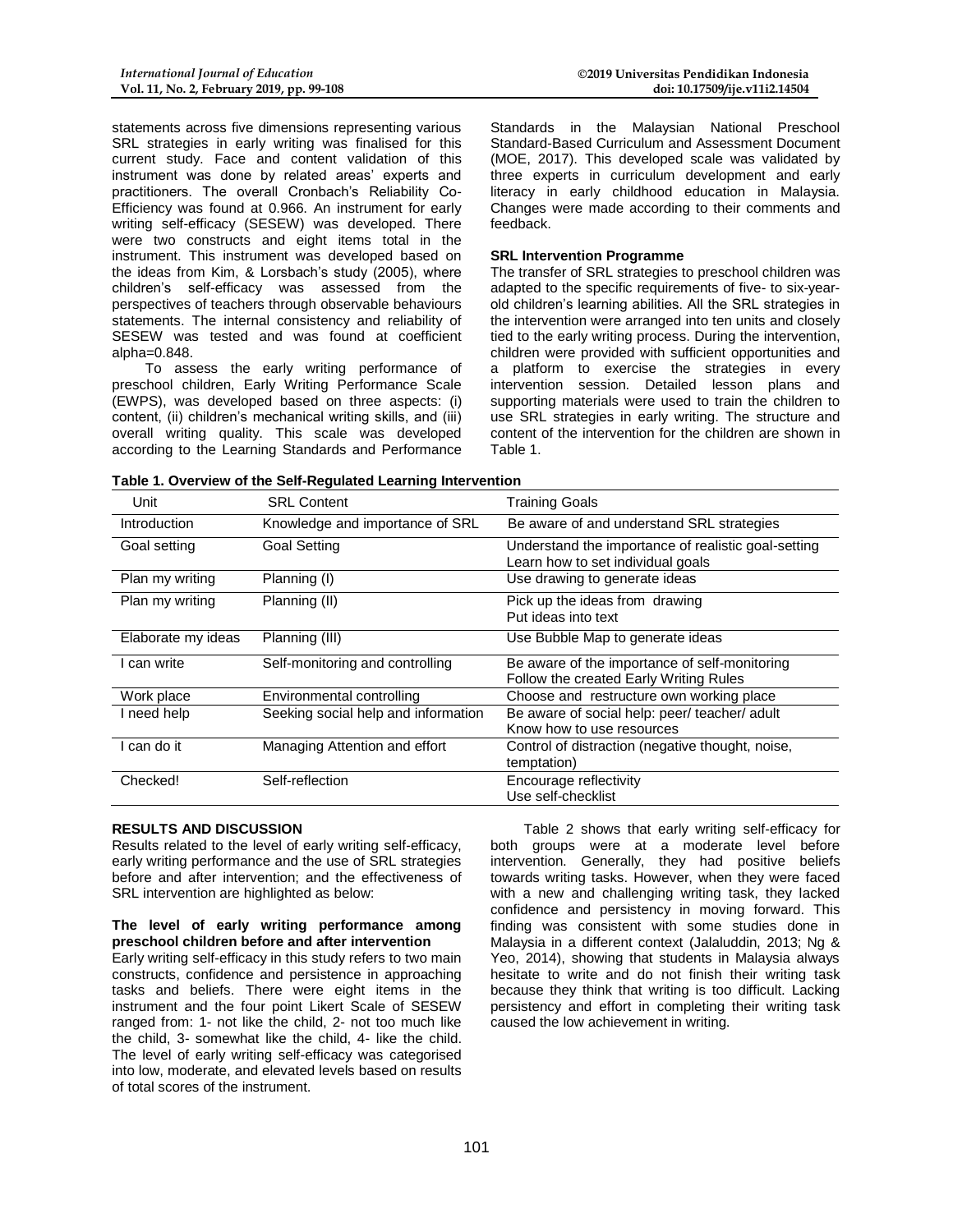| Constructs     | Group        | Pre-test |      |       | Post-test |      |       |  |
|----------------|--------------|----------|------|-------|-----------|------|-------|--|
|                |              | М        | SD   | Mdn   | М         | SD   | Mdn   |  |
| Confidence &   | Experimental | 2.34     | 0.75 | 2.16  | 3.24      | 0.64 | 3.17  |  |
| Persistence    | Control      | 2.47     | 0.63 | 2.25  | 3.03      | 0.72 | 3.00  |  |
| <b>Beliefs</b> | Experimental | 2.92     | 0.51 | 3.00  | 3.35      | 0.59 | 3.50  |  |
|                | Control      | 2.50     | 0.75 | 2.50  | 2.38      | 0.93 | 2.25  |  |
| Overall        | Experimental | 19.89    | 5.04 | 19.00 | 26.14     | 4.66 | 25.00 |  |
|                | Control      | 19.84    | 3.49 | 19.50 | 22.92     | 4.63 | 22.50 |  |

**Table 2. Descriptive Statistics of Early Writing Self-Efficacy for Experimental (N=37) and Control (N=38) Groups**

Three categories of early writing self-efficacy levels were decided, ranging from: Low (total score: 8- 16), Moderate (total score: 17-24), and High (total score: 25-32). Figure 1 shows that after intervention, almost 60% of the experimental group students achieved an elevated level in early writing self-efficacy; they experienced vast improvement in early writing selfefficacy. The results showed the probability that children became more positive and believed in their writing ability, approached a writing task confidently, and persisted in completing the tasks given.



#### **Figure 1 Level of early writing self-efficacy among preschool children in Malaysia**

Past literature review pointed out that most of the teachers place very little focus on developing learners' self-efficacy in writing, including in the preschool classroom (Abbott, Berninger, & Fayol, 2010; Ng & Yeo, 2014). Overall, preschool teachers in Malaysia do not have a specific approach in teaching writing; instead, they often use copying and drilling as the main strategies in teaching writing (Samah, 2015; Ng & Yeo, 2014). The results found that early writing self-efficacy can be enhanced through SRL intervention and should be taken should be taken seriously in early writing instruction.

## **The level of early writing performance among preschool children before and after intervention**

Generally, preschool children in this study acquired limited competencies in mechanical writing skills and performed less in conveying meaning before SRL intervention. The early writing performance levels for experimental and control groups were lower than average, including all the aspects tested for early writing performance. The mean scores of total early writing performance for the experimental group (M=9.76,  $SD=6.29$ ) and the control group  $(M=11.21, SD=7.55)$ were lower than average, including all the aspects tested in early writing performance.

Before intervention, most of the preschool children performed less in mechanical writing skills and were unlikely to express their ideas explicitly and effectively. Some of them were only able to express one or two ideas, without elaboration. Figure 2 (i) and (ii) showed that the child wrote two ideas about "Lovely flower" and "New Year clothes". However, they were only able to narrate the ideas, not elaborately. The written texts also show that the preschool children in this study lacked mechanical writing skills, including capitalisation, formation of letters, etc.

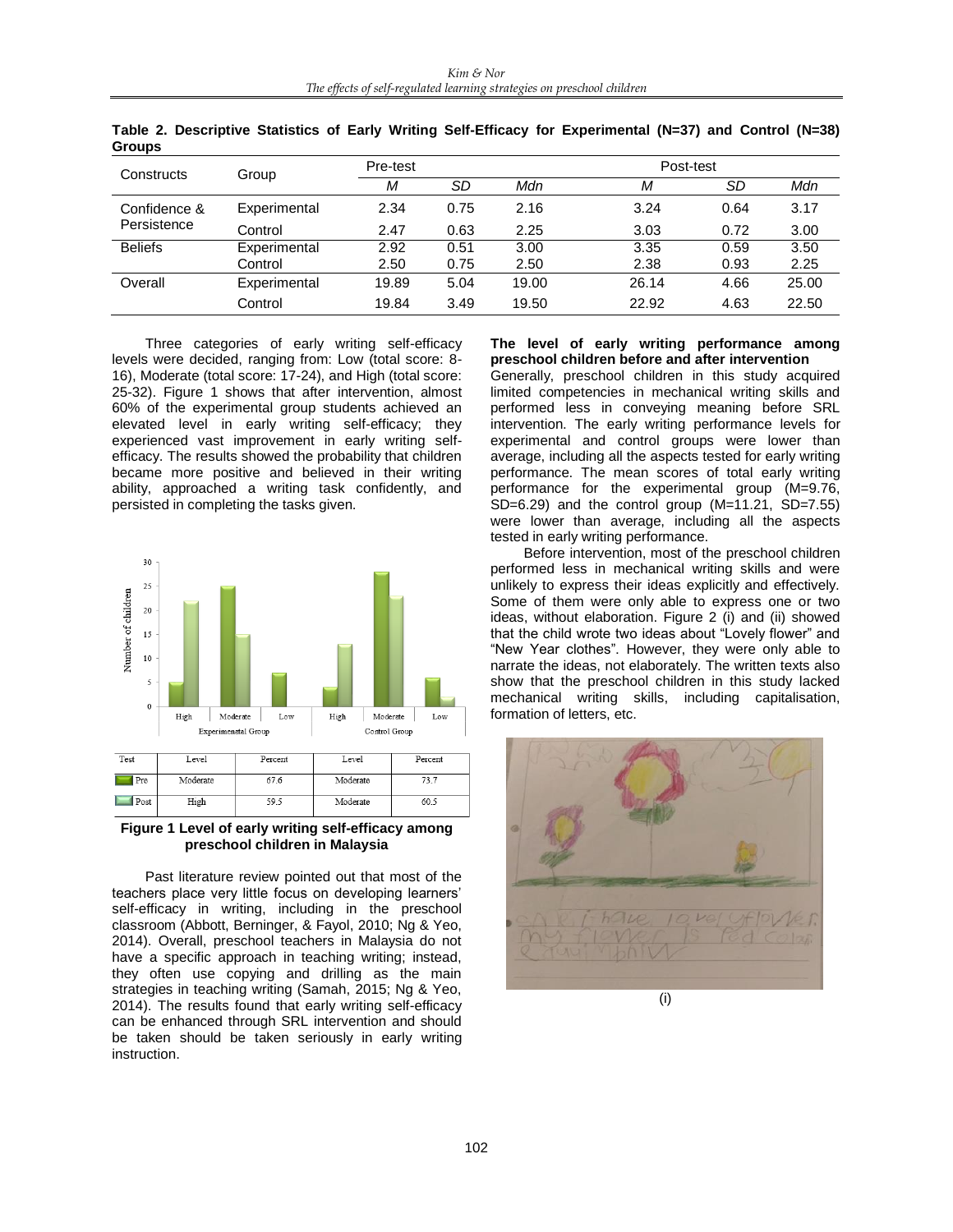

(ii) **Figure 2 Samples of written text among preschool children before intervention**

After intervention, the experimental group increased their early writing performance to elevated levels during the post-test; this can be seen from Figure 3. The experimental group's children were able to express their ideas more effectively and creatively related to the topic chosen, with good mechanical writing skills. The text produced was longer and more complete.



**Child A**



**Figure 3 Samples of written text among preschool children after intervention**

Despite the spelling and grammatical errors, the written texts produced were more interesting and comprehensive in terms of expression of ideas. For example, in Figure 3, Child A was able to describe the features of the animal (monkey) that he loves, and related the distinctive feature of the animal (monkey) to the reason he loves it with his imagination. Child B wrote about his favourite food. He was able to tell the reason he loves a sandwich, and how and when he makes his own sandwich.

#### **The use of SRL strategies among preschool children before and after intervention**

This study found that overall use of SRL strategies among preschool children for both groups was low, only scoring 50-52 out of 104 (Table 3). The SRL strategies mostly employed were self-monitoring & controlling, environmental controlling, and planning & goal setting. However, after intervention, the experimental group was<br>fond of engaging self-evaluation instead of engaging self-evaluation instead environmental controlling. The experimental group children were able to self-evaluate their writing and their learning goals.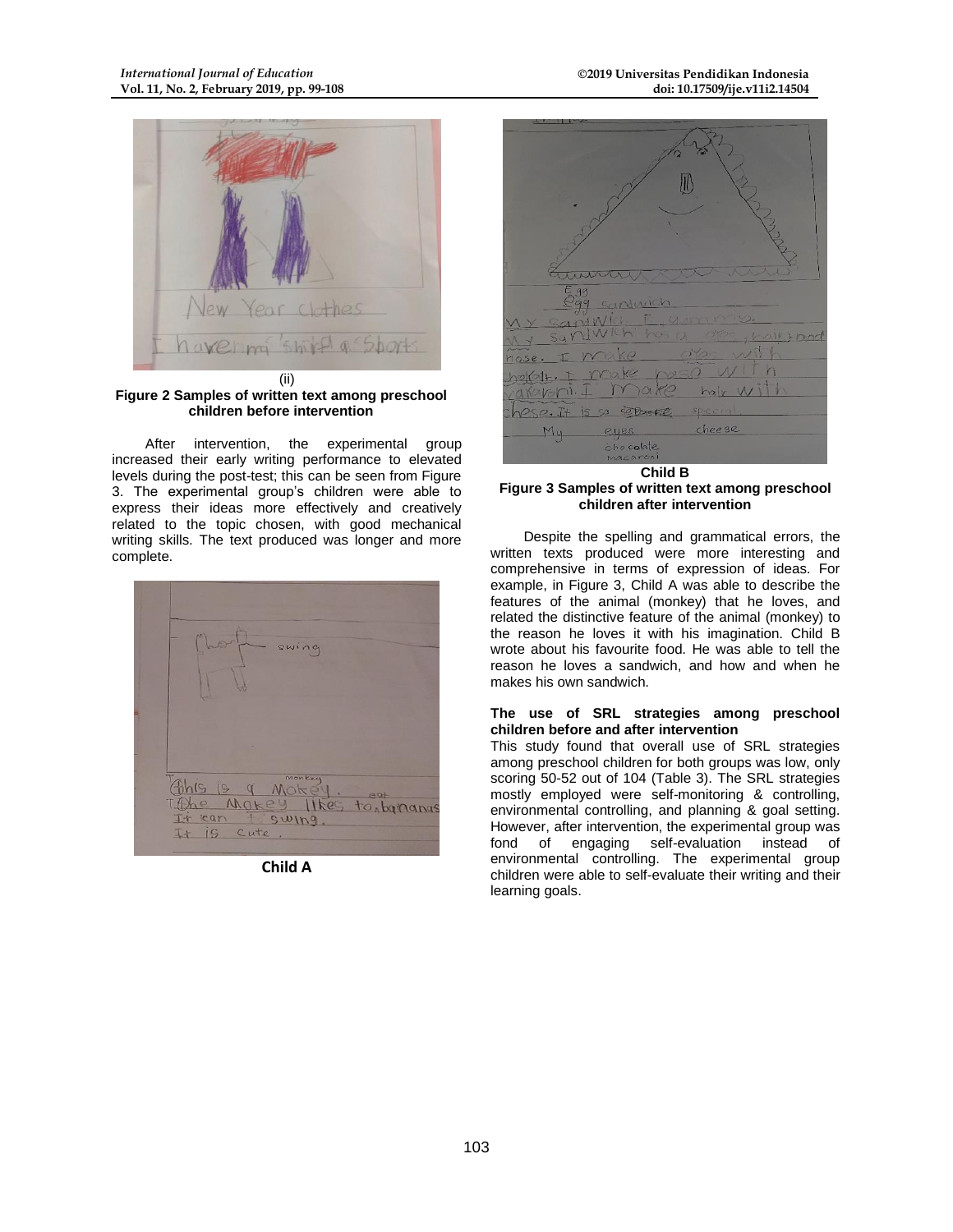| Domains                | Group        | Pre-test |       |       | Post-test |       |       |
|------------------------|--------------|----------|-------|-------|-----------|-------|-------|
|                        |              | M        | SD    | Mdn   | M         | SD    | Mdn   |
| Planning &             | Experimental | 1.89     | 0.81  | 1.60  | 3.17      | 0.68  | 3.20  |
| Goal setting           | Control      | 2.13     | 0.80  | 2.00  | 2.62      | 0.57  | 2.60  |
| <b>Task Strategies</b> | Experimental | 1.66     | 0.79  | 1.30  | 1.66      | 0.79  | 1.30  |
|                        | Control      | 1.64     | 0.52  | 1.70  | 1.64      | 0.52  | 1.67  |
| Self-monitoring &      | Experimental | 2.16     | 0.82  | 2.00  | 2.92      | 0.58  | 3.00  |
| controlling            | Control      | 2.16     | 0.53  | 2.10  | 2.50      | 0.37  | 2.40  |
| Environmental          | Experimental | 1.94     | 0.56  | 2.00  | 1.91      | 0.61  | 2.00  |
| control                | Control      | 2.09     | 0.56  | 2.00  | 2.35      | 0.43  | 2.30  |
| Self-evaluation        | Experimental | 1.71     | 0.77  | 1.70  | 2.96      | 0.80  | 3.00  |
|                        | Control      | 1.62     | 0.55  | 1.70  | 2.33      | 0.82  | 2.20  |
| Total use of SRL       | Experimental | 50.27    | 17.66 | 43.00 | 73.92     | 14.09 | 75.00 |
|                        | Control      | 52.47    | 14.52 | 49.50 | 64.18     | 11.95 | 59.00 |

**Table 3. Descriptive Statistics of the Use of Self-regulated Learning Strategies for Experimental (N=37) and Control Groups (N=38)**

This result confirmed that preschool children were able to learn and engage with self-regulated strategies, and the self-regulated learning skills can be enhanced with appropriate instruction, learning activities, pedagogical practices, and classroom environments<br>(Pino-Pasternak, Basilio, & Whitebread, 2014; Basilio, & Whitebread, 2014; Whitebread & Basilio, 2012; Whitebread & Coltman, 2010). There were five domains of SRL taught and tested in this study, namely planning and goal setting, task strategies, self-monitoring and controlling, environmental controlling and self-evaluation. SRSREWOF generated a profile with the five domains' scores and an overall score for the use of self-regulated learning strategies in early writing for Malaysian preschoolers.

#### **The Effects of Intervention on Preschool Children's Early writing Self-efficacy**

To confirm the effectiveness of SRL intervention on early writing self-efficacy, Two-Way Repeated Measure ANCOVA was performed, and the results are in Table 4.

**Table 4. Summary of Repeated Measure ANCOVA for Early Writing Self-Efficacy**

| Source of<br>Variation | Df | ΜS     | F      | D-<br>Value | η2    |
|------------------------|----|--------|--------|-------------|-------|
| Test                   |    | 5.008  | 0.687  | 0.410       | 0.009 |
| Test *<br>Group        |    | 92.318 | 12.665 | 0.001       | 0.150 |

To prove the effectiveness of SRL intervention on early writing self-efficacy, a pre-test and post-test were conducted. As shown in Table 4, the interaction between the Test and Group for early writing selfefficacy was statistically significant ( $F_{(1, 72)} = 12.665$ ; p = 0.001,  $\eta^2$  = 0.150) for both groups across the times (preand post-test). The Cohen's effect size value ( $d = 0.84$ ) suggested a high practical significance. In other words, preschool children from the experimental group showed a substantial increase in early writing self-efficacy after participating in a self-regulated learning intervention, and confirmed that by introducing the self-regulated learning strategies to the experimental group, the early writing self-efficacy was effectively enhanced in this current study (Anam & Stracke, 2017; Bulut, 2017).

#### **Effects of Intervention on Preschool Children's Early writing Performance**

To prove the effectiveness of SRL intervention on early writing performance, a pre-test and post-test were conducted. Both of the experimental and control groups' children were required to write about "Lovely flower" during the pre-test, and "A special day" during the posttest. The written texts were scored by the two independent raters by using Early Writing Performance Scale developed in this study.

Two-Way Repeated Measure ANCOVA was applied to assess all the scores for three aspects: content, mechanical writing skills, and overall quality, and included the total performance in early writing performance between the groups and tests. The results are summarized in Table 5.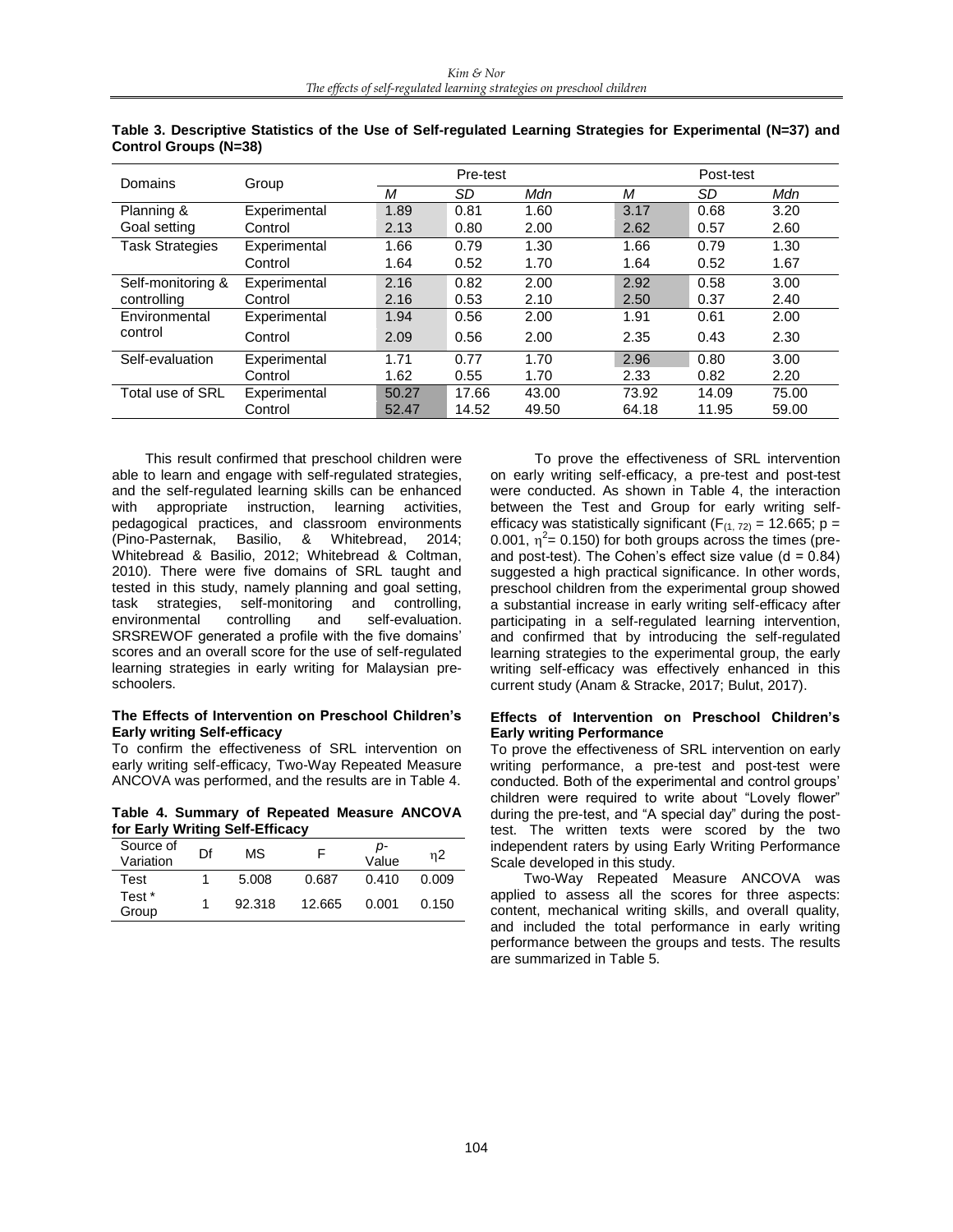| Source of<br>Variation |                           | Df | MS      | F       | p-Value    | $\eta^2$ |
|------------------------|---------------------------|----|---------|---------|------------|----------|
|                        | Content                   |    | 0.343   | 1.197   | 0.278      | 0.016    |
|                        | Mechanical writing skills |    | 2.568   | 0.919   | 0.340      | 0.013    |
| Test                   | Overall quality           |    | 1.969   | 5.613   | 0.020      | 0.072    |
|                        | <b>Total Performance</b>  | 1  | 12.900  | 2.693   | 0.105      | 0.036    |
|                        | Content                   |    | 12.355  | 43.063  | $< 0.001*$ | 0.374    |
| Test *                 | Mechanical writing skills |    | 240.465 | 86.091  | $< 0.001*$ | 0.545    |
| Group                  | Overall quality           |    | 16.123  | 45.973  | $< 0.001*$ | 0.390    |
|                        | <b>Total Performance</b>  | 1  | 530.711 | 110.801 | $< 0.001*$ | 0.606    |

*\* Significant at p<0.005*

According to Table 5, the results for the interaction between the Test and Group for content were statistically significant  $(F_{(1, 72)} = 43.063; p < 0.001$ ,  $\eta^2$  = 0.374). In mechanical writing skills, a statistical significance for the interaction between the Test and Group (F<sub>(1, 72)</sub> = 86.091; p <0.001,  $\eta^2$  = 0.545) was found. The results also indicated a statistical significance for the interaction between the Test and Group for Overall Quality ( $F_{(1, 72)} = 45.973$ ; p <0.001,  $\eta^2$ = 0.390). The results indicated that the interaction between the Test and Group for total performance was statistically significant (F<sub>(1, 72)</sub> = 110.801; p < 0.001,  $\eta^2$  = 0.606). These results indicated that self-regulated learning intervention impacted all aspects in early writing performance and total performance among the preschool children in the experimental group. The effect size of the interaction effect in total early writing performance was considered high, with a Cohen's d value = 2.48 ( $\eta^2$  = 0.606), suggesting a high practical significance.

These results were in line with the outcomes of the studies identifying the contribution of SRL strategies in writing performance (Bulut, 2017; Graham, Gillespie, & McKeown, 2013; Olinghouse & Graham, 2009; Zimmerman & Risemberg, 1997). Therefore, teaching SRL strategies to children can help them to be equipped with strategies to instil positive attitude and behaviours to perform better in their writing tasks.

## **Predictors for Early Writing Self-Efficacy and Early Writing Performance**

To determine the predictors of SRL strategies for early writing self-efficacy and early writing performance, Standard Multiple Regression Analysis was performed. The results (presented in Table 6) suggested selfmonitoring & controlling ( $F(s, \theta) = 17.934$ ,  $p < .001$ ), with an adjusted  $R^2 = 0.534$ , as a significant regression equation in predicting early writing self-efficacy. Planning and goal setting  $(F(5, 69) = 12.706, p < 0.001)$ , with an adjusted  $R<sup>2</sup> = 0.442$ , was significant in predicting early writing performance for preschool children.

The findings show that the more children engaged in self-monitoring & controlling strategies, including monitoring the writing process, managing effort and attention, seeking information, and seeking social help, the higher the early writing self-efficacy they achieved. This finding is aligned with the suggestion that writing requires elevated levels of cognitive engagement, intrinsic motivation, and self-monitoring activities (Schunk & Zimmerman, 2007; Zumbrunn et al., 2010). When the children engage in self-monitoring and controlling behaviours, in terms of emotional and motivational beliefs, they will be able to manage their efforts by focussing or using a self-consequences strategy to motivate themselves for upcoming tasks.

| Table 6. Standard Multiple Regression Analysis in Predicting Early Writing Self-Efficacy and Early Writing |  |  |
|------------------------------------------------------------------------------------------------------------|--|--|
| Performance                                                                                                |  |  |

|                                  |                                                         | Regression coefficients |          |         |                                               |                                  |          |         |  |
|----------------------------------|---------------------------------------------------------|-------------------------|----------|---------|-----------------------------------------------|----------------------------------|----------|---------|--|
| <b>Predictors</b>                | Early Writing Self-efficacy                             |                         |          |         |                                               | <b>Early Writing Performance</b> |          |         |  |
|                                  | B                                                       | $SE_B$                  |          | p-value | B                                             | $SE_{B}$                         |          | p-value |  |
| Planning & goal<br>setting       | 1.860                                                   | 1.058                   | 0.348    | 0.080   | 5.635                                         | 1.874                            | $0.652*$ | < 0.001 |  |
| Task strategies                  | 1.081                                                   | 0.775                   | 0.167    | 0.160   | $-0.573$                                      | 1.373                            | $-0.055$ | 0.680   |  |
| Self-monitoring &<br>controlling | 3.411                                                   | 0.898                   | $0.543*$ | < 0.001 | 0.939                                         | 1.590                            | 0.092    | 0.560   |  |
| Environmental<br>controlling     | $-1.405$                                                | 0.817                   | $-0.184$ | 0.090   | 0.368                                         | 1.446                            | 0.030    | 0.800   |  |
| Self-evaluation                  | $-0.987$                                                | 0.983                   | $-0.153$ | 0.310   | $-0.221$                                      | 1.741                            | $-0.021$ | 0.890   |  |
|                                  | Adjusted R <sup>2</sup> =0.534<br>$F=17.934, p < 0.001$ |                         |          |         | Adjusted $R^2=0.442$<br>$F=12.706, p < 0.001$ |                                  |          |         |  |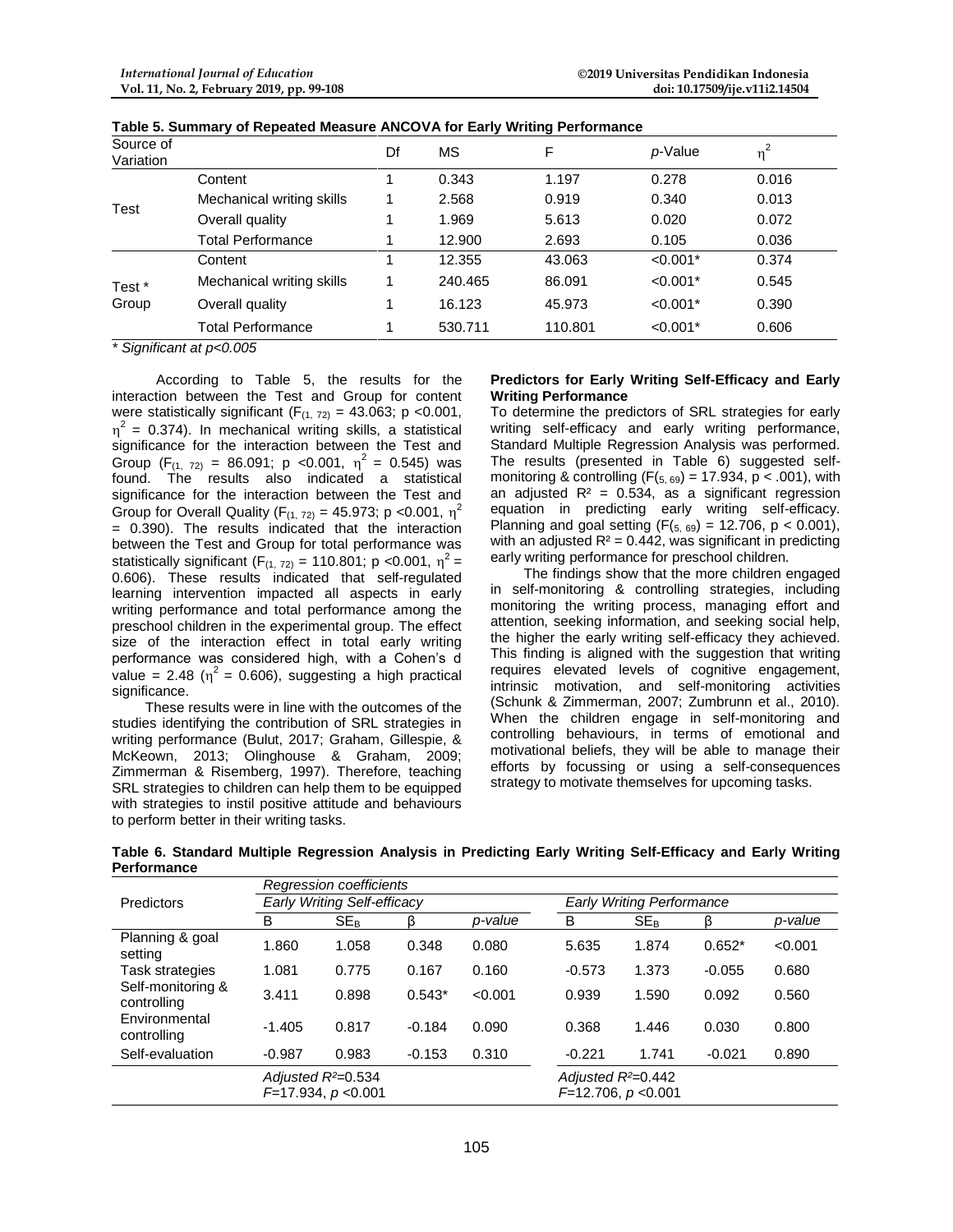Planning and goal setting as strong predictors for early writing performance fit into the cognitive writing model, which stated that writing is a goal-directed activity (Costa et al., 2017; Hayes, 2012). According to the cognitive writing model, goals guide the writers throughout the writing process, where writers set and revise goals and sub-goals throughout the writing process, and finally enhance the writing performance. Self-regulated writers will assess or evaluate their personal achievements related to the expected goals or outcomes. If they failed to achieve their goals, they revised their goals and the strategies used in their writing task (Hayes, 2012). These findings paralleled some studies providing staunch support for the association between planning and early writing quality among the lower grade children (Graham et al., 2013; Olinghouse & Graham, 2009). When children engaged with planning and goal setting, they tended to be more conscious in understanding their task requirements and planning their learning outcomes. They created better learning habits in goal setting and planning their writing, thus enhancing their writing performance (Dent &

Koenka, 2015; Limpo & Alves, 2013; Limpo, Alves, & Fidalgo, 2014).

#### **SRL strategies mostly employed by out-performing children pertaining to different contexts**

Eight children from the experimental group were interviewed and observed in this study. The observation and interview data provided this study with rich information about how children used these strategies in their writing tasks within different contexts. Eleven strategies emerged from the data, including planning, goal setting, keeping records, self-monitoring writing process, seeking social help, seeking information, effort management, self-consequences, environmental controlling, memorising, and self-evaluation. The percentage of strategies suggested within different contexts was calculated and is shown in Table 7. The findings resulting from the interviews sessions showed that children use different strategies pertaining to different contexts in this study.

| Table 7. Summary of the use Self-regulated learning Strategies during Early Writing |  |  |  |
|-------------------------------------------------------------------------------------|--|--|--|
|                                                                                     |  |  |  |

| <b>Context</b>                                                                                                                                                                                  | Self-regulated learning strategies                                                                                                                  |
|-------------------------------------------------------------------------------------------------------------------------------------------------------------------------------------------------|-----------------------------------------------------------------------------------------------------------------------------------------------------|
| Assume your teacher discussed about a topic about "sport day" with<br>your class. You will have to write about it. Do you have a method to<br>help you to remember what was discussed in class? | Keeping records (50%)<br>Memorising (37.5%)                                                                                                         |
| Your teacher asks you to write a short story about "My family" at<br>home. How do you write? Do you have any particular method to help<br>you plan and write at home?                           | Effort management (67.5%)<br>Seeking information (50%)<br>Seeking social help (50%)<br>Planning (37.5%)<br>Memorising (25%)<br>Goal setting (12.5%) |
| Do you have any special method that you always use to complete<br>your writing task in class?                                                                                                   | Planning (87.5%)<br>Self-monitoring writing process (50%)<br>Goal setting (37.5%)<br>Self-evaluation (37.5%)<br>Seeking information (37.5%)         |
| Sometimes our friends are playing, reading other books, talking or<br>running aroundDo you have any special method to motivate<br>yourself to complete your work under these conditions?        | Effort management (100%)<br>Environmental controlling (50%)<br>Self-consequences (37.5%)                                                            |
| How do you make sure your writing is always the best?                                                                                                                                           | Self-evaluation (100%)<br>Planning (62.5%)<br>Goal setting (37.5%)<br>Self-monitoring writing rules (25%)<br>Seeking social help (25%)              |

There were two to six strategies suggested by the children for handling early writing pertaining to each context. In the interview, children revealed that they set goals and planned appropriately to attain their goals in their writing task. In addition, effort management and self-evaluation were mostly suggested by the children when pursuing writing. All children mentioned that they

engaged in controlling their effort, focus, and attention on their task, and it was important to make sure they could complete their work, especially in a poorlymotivated environment. All children also commented that self-evaluating is important for them to ensure skilful writing. These findings indicated that children applied certain strategies in certain contexts; for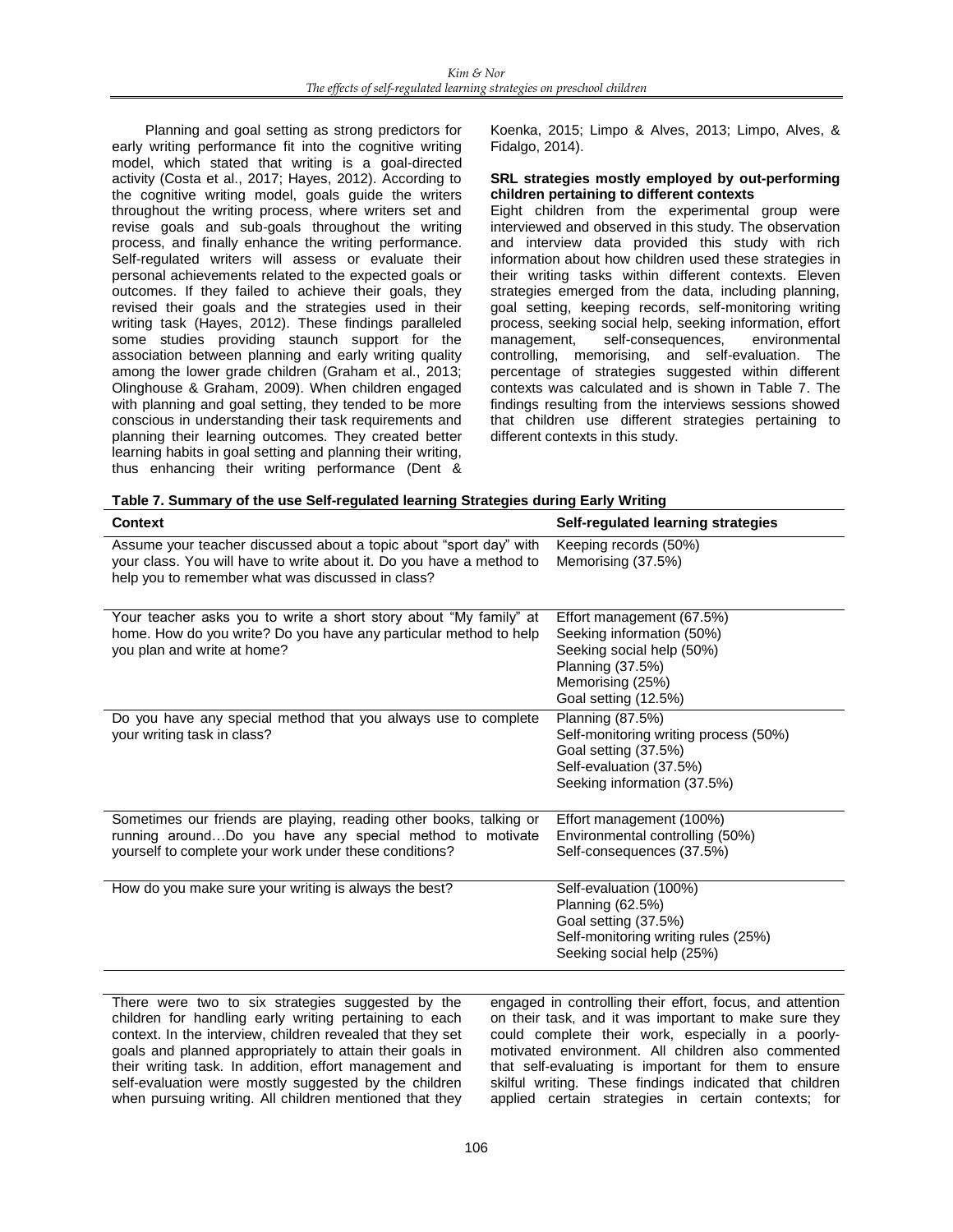example, seeking information and seeking social help were mostly suggested for completing tasks at home. Self-evaluation was mostly used to help them in completing tasks at school and assure the quality of writing.

SRL is a personal process and a passionate learning approach. It allows learners to learn according to their own ability and unique learning needs. When children planned their targeted goal according to their abilities and learning resources they have in hand, they feel more confident and willingly to write. Interview data revealed the reality that children experience and further explained the results produced by the quantitative data.

## **CONCLUSIONS AND RECOMMENDATIONS**

Early writing is one of the important components in early literacy, and writing itself is a valuable tool for gathering and conveying information in the learning process (Graham, Gillespie, & MacKweon, 2013; Miller, McCardle, & Long, 2017; Puranik et al., 2014). Children use marks on paper and correspondence with meaning, and use writing when presenting their knowledge and understanding of the content they learned. Although preschool children in Malaysia lacked mechanical writing skills and presented their ideas less effectively, early writing performance of experimental group was increased to an elevated level after intervention. Previous studies suggested that prior to starting the writing process, good writers plan, set goals, and use knowledge specific to the writing task in hand to produce quality writing (Graham et al., 2013; Limpo, Alves, & Fidalgo, 2014). This suggestion was proven in this study, where SRL intervention's effect on early writing performance was double that of instruction without intervention. Therefore, improving instruction in early writing by incorporating SRL strategies can help children to be equipped with strategies while instilling a positive attitude and behaviours for better writing performance (Gerde et al., 2015; Miller, McCardle, & Long, 2017).

## **REFERENCES**

- Abbott, R. D., Berninger, V. W., & Fayol, M. (2010). Longitudinal relationships of levels of language in writing and between writing and reading in grades 1 to 7. *Journal of Educational Psychology, 102(2),* 281-298.
- Anam, S. & Stracke, E. (2016). Language learning strategies of Indonesia primary school students: In relation to self-efficacy beliefs. *System 60*(2016),  $1 - 10$ .
- Bandura, A. (2012). Social cognitive theory In P. A. M. V. Lange, W. Kruglanski & E. T. H. Thousand (Eds.), *Handbook of theories of social psychology* (Vol. 1, pp. 349-373). Thousand Oaks, CA.: Sage London.
- Bingham, G. E., Quinn, M. F. & Gerde, H. K. (2017). Examining early childhood teachers' writing practices: Associations between pedagogical supports and children's writing skills. *Early Childhood Research Quarterly, 39,* 35–46.
- Bulut, P. (2017). The effect of primary school students' writing attitudes and writing self-efficacy beliefs on their summary writing achievement. *International Electronic Journal of Elementary Education*, *10*(2)*,* 281-285.
- Costa, L. J., Ahmad, U., Edwards, C., Vanselous, S., Yerby, D.C., & Hooper, S.R. (2017). The Writing Side. In Miller, B., McCardle, P. & Long, R. (Eds).<br>Teaching reading and writing: Improving  $Teaching$  reading *instruction and student achievement* (pp. 21-34), Baltimore, Maryland: Brooke.
- Demirtas, V. Y. (2013). Self-regulation strategies of the six-year-old preschool children. *International Journal of Academic Research, 5*(2), 264-273. doi: 10.7813/2075-4124.2013/5-2/B.42
- Dent, A. L., & Koenka, A. C. (2015). The relation between self-regulated learning and achievement across childhood and adolence: A meta-analysis. *Educ Psychol Rev*., *28*, 425–474. doi: 10.1007/s10648-015-9320-8
- Diamond, A. (2016). Why improving and assessing executive functions early in life is critical. *Executive function in preschool age children: Integrating measurement, neurodevelopment and translational research.* Washington, DC: American Psychological Association.
- Gerde, H. K., Bingham, G. E., & Pendergast, M.L. (2015). Environmental and teacher supports to writing in classrooms. *Early Childhood Research Quarterly, 31*, 31-46.
- Graham, S., Gillespie, A., & McKeown, D. (2013). Writing: Importance, development, and instruction. *Reading and Writing, 26*(1), 1-15.
- Hall, A. H., Simpson, A., Guo, Y., & Wang, S. (2015). Examining the effects of preschool writing instruction on emergent literacy skills: A systematic review of the literature. *Literacy Research and Instruction, 54*(2), 115-134.
- Hayes, J. R., & Olinghouse, N. G. (2015). Can cognitive writing models inform the design of the common core state standards? *The Elementary School Journal, 115*(4), 480-497.
- Hutchinson, L. R. (2013). *Young children's engagement in self-regulation at school.* University of British Columbia.
- Jalaluddin, I. (2013). Predicting writing performance outcome via writing self-efficacy and implication on L2 tertiary learners in Malaysia. *World Applied Sciences Journal. 26*, 643-652.
- Kim, J. A., & Lorsbach, A. W. (2005). Writing selfefficacy in young children: Issues for the early grades environment. *Learning Environments Research, 8*, 157-175.
- Limpo, T., & Alves, R. A. (2013). Modeling writing development: Contribution of transcription and self-regulation to Portuguese students' text generation quality. *Journal of Educational Psychology, 105*(2), 401.
- Limpo, T., Alves, R. A., & Fidalgo, R. (2014). Children's high-level writing skills: Development of planning and revising and their contribution to writing